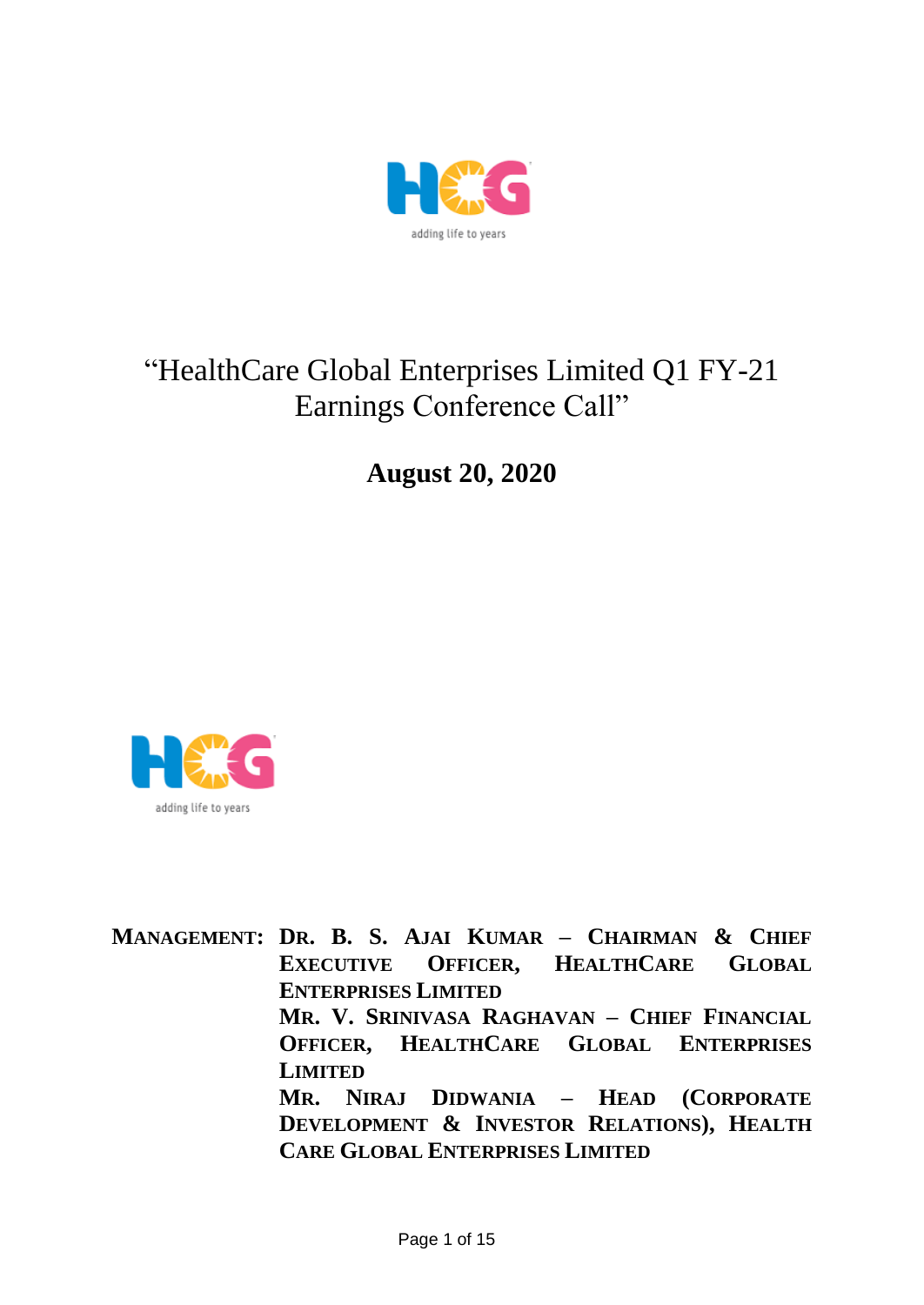

**Moderator:** Ladies and gentlemen, good day and welcome to the HealthCare Global Enterprises Limited's Q1 FY21 Earnings Conference Call. As a reminder, all participants' lines will be in the listenonly mode and there will be an opportunity for you to ask questions after the presentation concludes. Should you need assistance during the call, please signal an operator by pressing '\*' then '0' on your touchtone phone. Please note that this conference is being recorded.

> I now hand the conference over to Mr. Niraj Didwania – Head of Corporate Development & Investor Relations at HCG. Thank you and over to you, sir.

**Niraj Didwania:** Thank you. Good evening and a very warm welcome to all the participants to HealthCare Global Enterprises Limited's Q1 FY21 earnings conference call. Today we have with us Dr. B. S. Ajai Kumar - Chairman & CEO of HCG along with the management team to share highlights of our business and financials.

> We have uploaded our earnings update presentation to stock exchanges and also shared the same through our mailers. Without further ado, I handover the call to Dr. B. S. Ajai Kumar.

**Dr. B. S. Ajai Kumar:** Thank you, Niraj. And once again warm welcome to all the participants. We are pleased to report Q1 FY21 Results amidst unprecedented and most challenging environment. After making a bottom in April we have seen improving trends across our operations under focusing on maintaining continuity of care for oncology patients across the country.

> The situation on the ground continues to remain unpredictable and we are following a proactive approach to deal with the dynamic environment. I would like to recognize the efforts of our entire team that has demonstrated phenomenal sense of responsibility, competence and faith in leading from the forefront. We are pleased to announce the completion of the preferential allotment transaction of Rs. 651 crores with 80% of the funds already received and the balance to be infused subsequently.

> We welcome Mr. Amit Soni – Senior Managing Director and Mr. Siddharth Patel – Partner from CVC as board members and look forward to a long term relationship as partners in HCG journey. With the healthy balance sheets and focus on sweating our existing and new assets towards an inflexion point we are excited to re-benefits from the past expansions and investments driving strong cash flows and returns in near future.

> HCG's leadership in oncology, fertility and precision diagnosis with pan-India scale augurs our commitment towards value creation and social impact for all our shareholders. Business updates for Q1 FY21. There was a substantial COVID impact on business operations across regions. Delay, postponement and cancellation of oncology, multispecialty and fertility procedures, reduction in footfalls of patients in outpatient department impacted consultations, treatments and future registration volumes.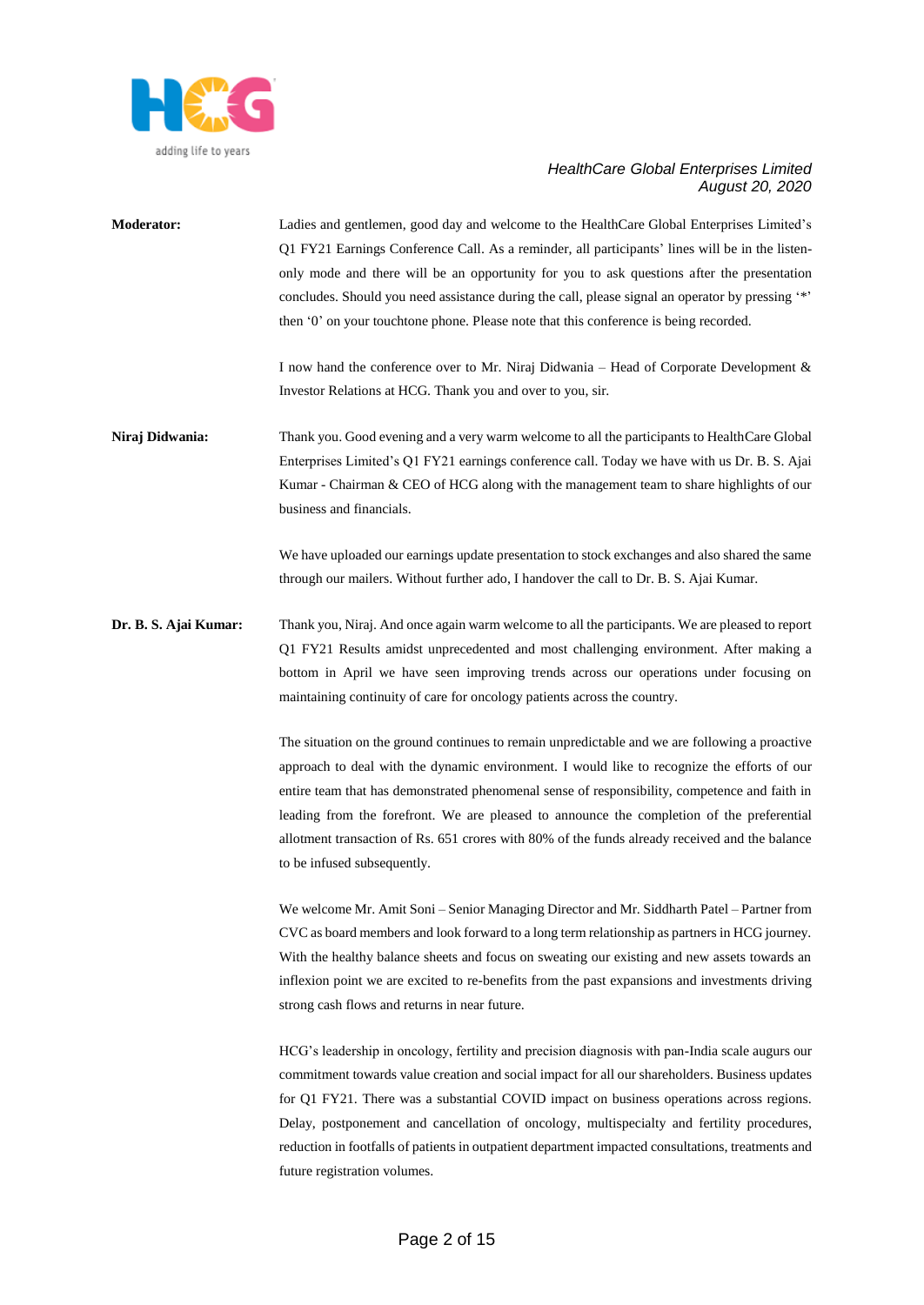

Complete shutdown of international travel resulted in cancellation of planned treatments of international patients. Initiatives and contributions towards mitigating COVID challenges. Safety guidelines and the operational protocols implemented across all centers of the network. Adopted migration of OPD to technology based virtual mode through tele-consultation, telemedicine and video visits to maintain continuity of care for oncology patients.

ICMR approval received for developing and conducting clinical trials for cytokine based as well as plasma-based therapies for COVID patients. Ahmedabad multispecialty centre was amongst the first hospital enrolled patients in clinical trials for Glemark's Favipiravir. Strand Life Sciences, our associate company was among the first of the group of private labs approved for PCR based COVID testing.

Oncology centers in Tier-2 and 3 towns pan India demonstrate strong resilience amidst national lockdown. Revenues of Hubli and Gulbarga centers in Karnataka grew 37% and 15% YoY respectively. Nashik and Nagpur centers in Maharashtra region experienced marginal revenue decline of 2% each on YoY basis. Revenue of Cuttack center in East India grew by 1.7% YoY and Ongole in Andhra Pradesh over a smaller base saw revenue growth of 77% YoY. HCG Centers of Excellence in Bangalore ranked number one in all India survey of oncology hospitals by Times of India in the private sector.

Borivali and Cuttack centres also ranked among the top 6 oncology hospitals of India and we are very proud of it indeed.

Now I would request our CFO, Srinivasa Raghavan to share the financial highlights. Srinivasa?

**Srinivasa Raghavan:** Thanks, Dr. Ajai. Good evening everybody. Effective 1st April 2019, the company has adopted Ind-AS 116 leases standard apply to the leased contracts existing on 1st April 2019 and all financials are as per IND-AS 116. As Dr. Ajai highlighted COVID did have an impact on our financials and the key highlight for quarter ended June 30, 2020 are as below.

> Consolidated revenue was Rs. 1,935 million as compared to Rs. 2,689 million in the corresponding quarter of the previous year, reflecting a YoY decline of 28%. Consolidated EBITDA was Rs. 221 million, as compared to Rs. 462 million in the corresponding quarter of the previous year, which is a decline of 52%. Consolidated operating EBITDA was Rs. 194 million as compared to Rs. 449 million in the corresponding quarter of the previous year.

> Operating EBITDA for existing centres was Rs. 255 million, reflecting an operating EBITDA margin of 16%. Loss from new centres was Rs. 61 million as compared to a loss of Rs. 38 million in the corresponding quarter of the previous year.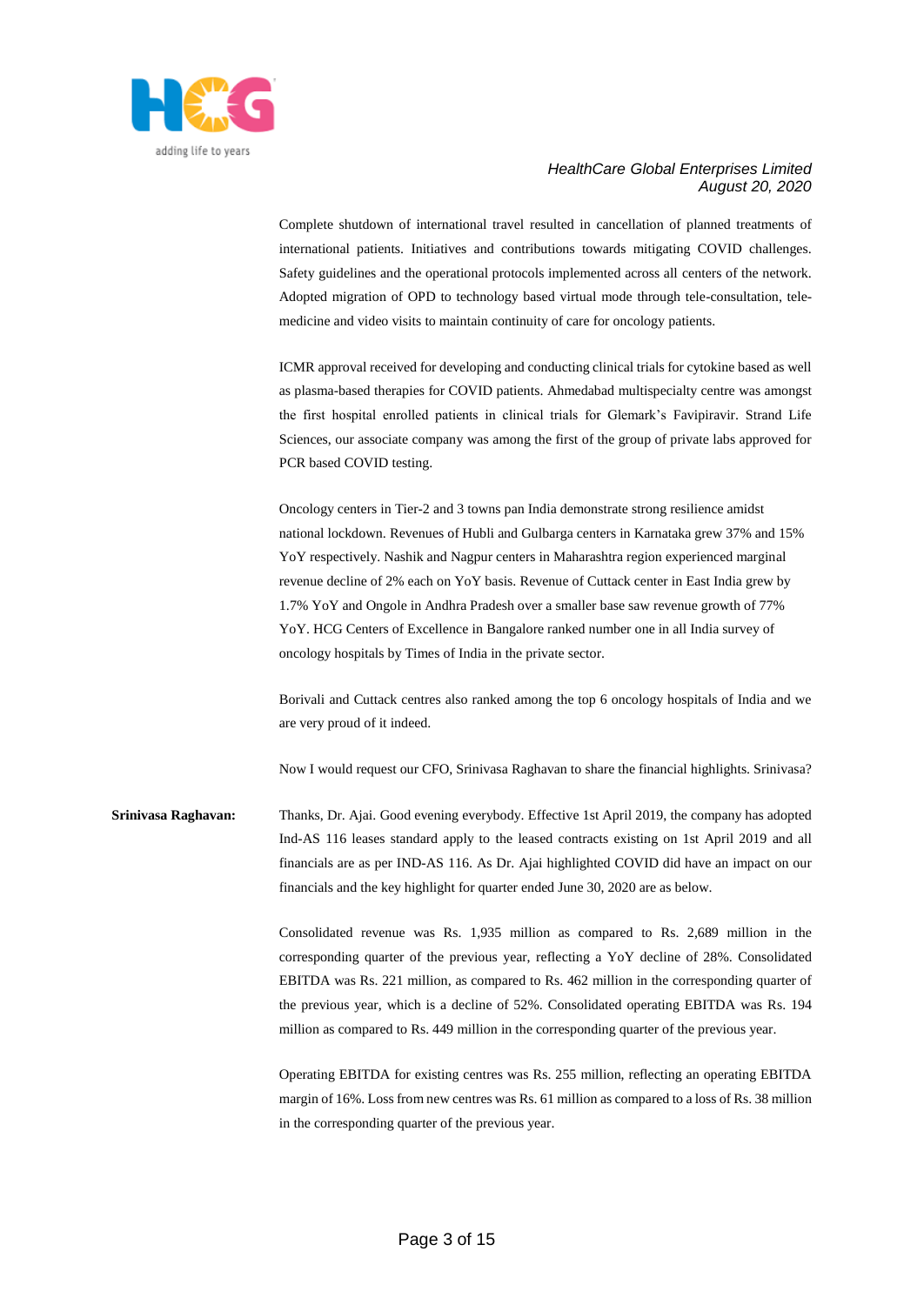

Consolidated PAT was a loss of Rs. 398 million, as compared to a loss of Rs. 180 million in the corresponding quarter of the previous year.

I now request your attention to Slide #9 please. Q1 revenue declined 28% year-on-year. HCG centres revenue decline by 25.5% and Milann Centres decline by 65.2%. Q1 FY21 operating EBITDA for existing centres is Rs. 255 million, which is 15.8% margin versus 21.1% margin in Q1 FY20. New centres loss of Rs. 61 million versus loss of Rs. 38 million in Q1 FY20.

I now request Dr. Ajai Kumar to share the operating highlights, please.

**Dr. B. S. Ajai Kumar:** Thanks, Srini. I would like to draw your attention to Slide #10 of the presentation. Revenue split for our business is 97% contribution by HCG centers, and 3% by Milann Fertility Centers. Within HCG centers, Karnataka contribution to revenue is about 37% followed by Western India comprising Gujarat at 24%. Maharashtra at 16% jointly contributing total of 40% of the total revenues, followed by East India and Andhra Pradesh at 10% and 9% respectively. Tamil Nadu and North India contribute 2% each as of Q1 FY '21.

I would like to draw your attention to Slide #11 of the presentation:

Strong resilience in revenue across centres located in Tier-2 and Tier-3 towards Q1 FY21. Hubli 36.5% YoY, Gulbarga 15.2% YoY and Cuttack 1.7% YoY.

Resilience in revenue across several regions. Eat India 3.3% YoY, Maharashtra negative 7.4% YoY, and Andhra Pradesh negative 12% YoY. New centres contributed revenue of Rs. 290 million in Q1 FY21 versus Rs. 342 million in Q1 FY20. Revenue from existing HCG centre declined by 27% in Q1 FY21 on a YoY basis.

Now I would like to draw your attention to Slide #12 of the presentation: ARPOB for existing centres at Rs. 32,033 against Rs. 33,162 in Q1 FY20. ALOS at 2.15 days showed marginal increase. Operating EBITDA margin impacted due to scale-up and losses of new centres. Existing centres' operating EBITDA margin declined by 390 bps to 20.6% in Q1 FY21 from 24.5% in Q1 FY20.

Looking at key geographies in Slide #13: In Karnataka region, the Centre of Excellence Revenue declined minus 26.4% YoY. Centre of Excellence's ARPOB was Rs. 45.8K and 24.3% operating EBITDA margin. Revenue from international patients impacted on account of COVID restrictions.

With respect to Gujarat region Revenue of Multi-specialty centres declined by 50.8% YoY. EBITDA margin of Oncology centres at 17.8% for Q1 FY'21. In Maharashtra, Nashik centre revenue declined marginally by 2.4% on YoY basis, with operating EBITDA margin of 22.8%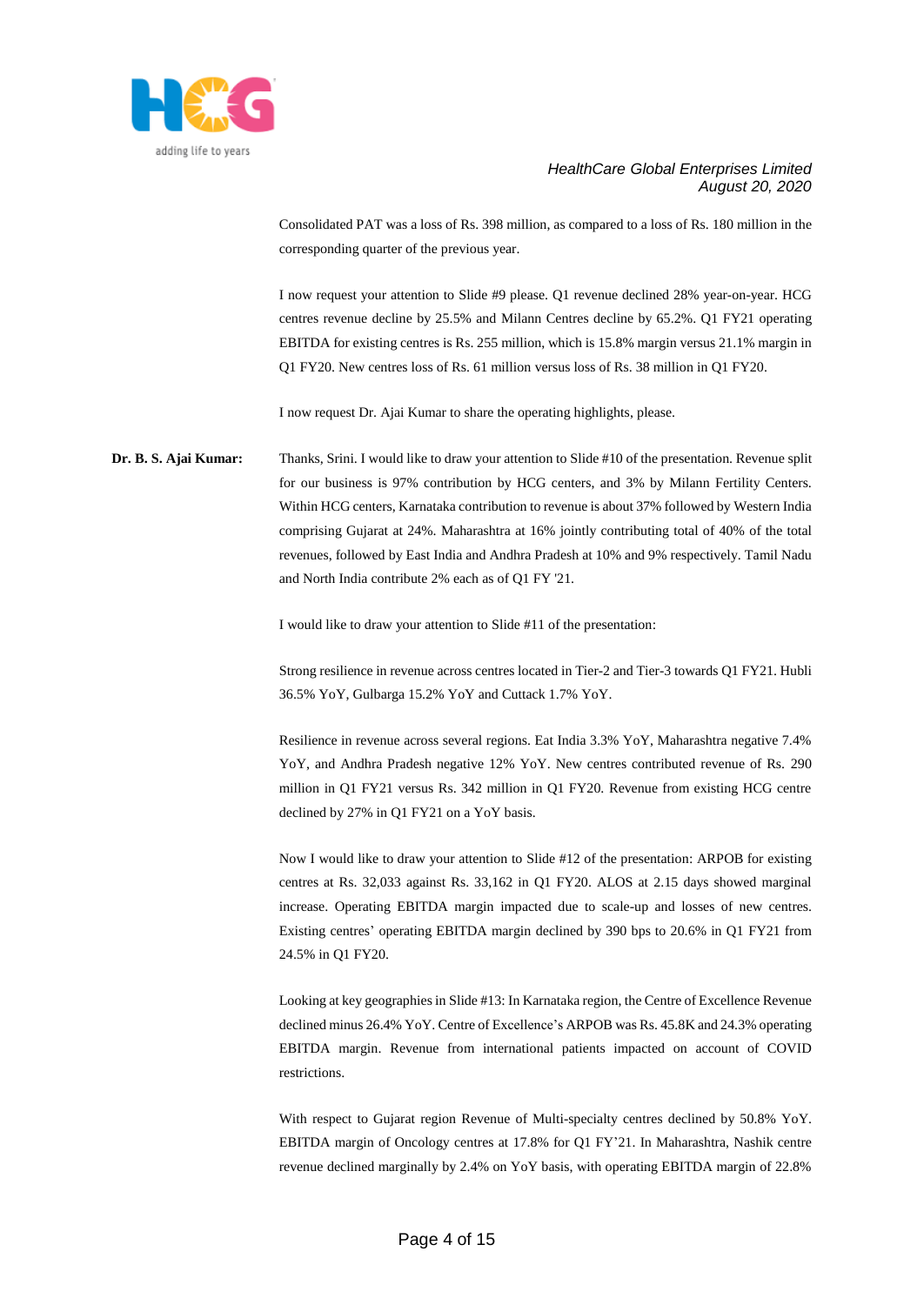

for Q1-FY21. Borivali & Nagpur centres demonstrate ramping up trends. In Andhra Pradesh Centres across the region showed strong resilience with overall revenue decline of 12% on account of COVID restrictions. Focus on improving revenue mix through reduction of scheme business.

In East India existing centres across the region showed strong resilience with overall revenue decline of 6.1% on account of COVID restrictions. Existing centres' operating EBITDA margin of 27.2% in Q1-FY21.

Coming to Slide #14 covering the key highlights for Milann fertility business: For Q1 FY21 Milann saw a decline in IVF cycle by 74% and revenue by 65%. Revenue is impacted substantially on account of elective nature of IVF treatment and the lockdown we faced.

Patients were advised to reschedule/postpone procedures on account of COVID restrictions to minimize risk of infection.

At this point I would request Srini to explain the CAPEX and the debt highlights. Srini, please?

## **Srinivasa Raghavan:** Thanks, Dr. Ajai. I would now like to draw your attention to Slide #15 please. With respect to the CAPEX we have implemented judicious control measures for both routine and growth CAPEX with most of our expansion completed. Total CAPEX was Rs. 81 million which was largely with respect to the HCG centres. Regarding net debt, as on 30<sup>th</sup> June, net debt was Rs. 6,455 million, which includes Forex reinstatement of Rs. 13 million.

Cash and equivalents include Rs. 65 million received from warrant issuance to promoter in the quarter. I draw your attention to Slide #16 please. We are not expecting any centres for next few quarters. We do not have any committed new centres for Milann. We have embarked on a stringent cost rationalization and CAPEX deferment towards focus on cash generation in current times and some of these measures may have long term benefits as well.

With this I would now like to handover the call back to Niraj please.

**Niraj Didwania:** Thanks, Srini and Dr. Ajai for sharing the financial and business highlights. Please note the comments from the management are intended to share qualitative perspectives and insights. These should not be considered as financial or operating guidance regarding the business.

We would now like to open the call to take questions from the participants.

**Moderator:** Thank you very much. We will now begin the question-and-answer session.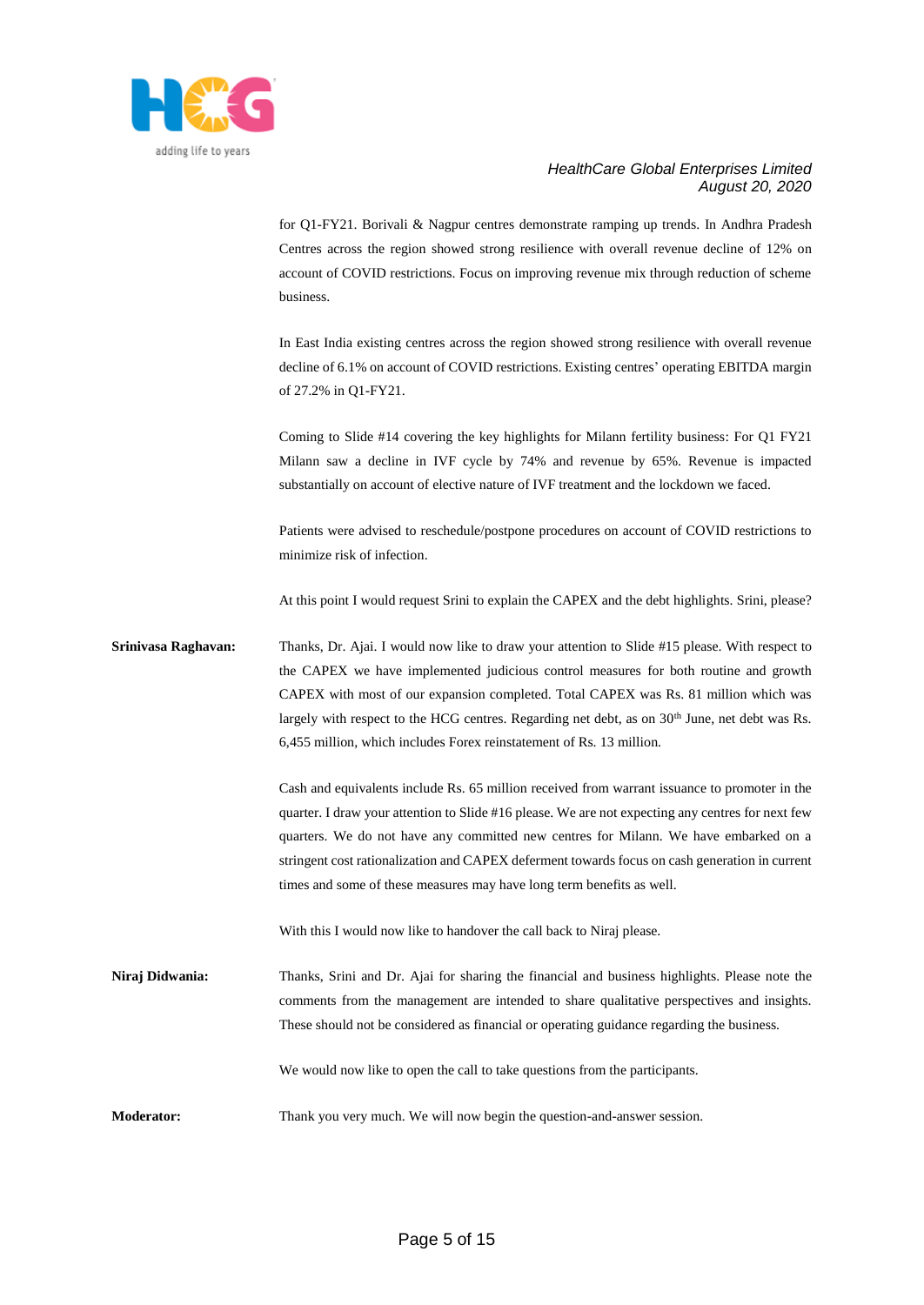

The first question is from the line of Sudharshan Padmanaban from Sundaram Mutual Fund. Please go ahead.

**Sudharshan Padmanaban:** Sir, my question is to understand a bit more about the commentary earlier with respect to cost. Because if I am looking on a Q-on-Q basis, our sales is down by about 28%-29%. But if I am actually looking at the other expenses, it is down by about 24%. So I mean, if you can give some color with respect to rents, I mean, whether we have renegotiated?

> Whether there could be further benefits in terms of costs going forward? And when we are talking about costs advantage that is reflecting in this quarter, how much of the cost will come back? And how much of the cost advantage can remain with us for a longer-term period?

**Dr. B. S. Ajai Kumar:** Yes. Srini, I will answer a few and then you can take it and give the details. So as far as the rent is concerned, there has been some reduction, but not substantial. As we know that there is not much rent reduction happening in hospitals as compared to commercial property because we are permanently there, more or less. It is not easy to pick up and go with your chairs and desks. It is not a plug-and-play. So we have not had that much material impact, and Srini will give the details.

> Second, regarding the cost-cutting measures, yes we have taken several measures. One, of course, is rent and other cost-cutting measures including some of the efficiency in the system we have brought in. And certain category, we did some salary leave without pay. But some of this, of course, will come back. But I think significant will stay for a long period of time; particularly, we have also now learned to do a lot of the work using the technology.

> The COVID period has also been positive to help us to see how technology can be used more efficiently. With this, certainly some of the cost-cutting measures we have done is sustainable for a longer period of time. Srini, you can give the details.

- **Srinivasa Raghavan:** I think you articulated well, doctor. As Dr. Ajai highlighted, the substantial part of it has come from the human resources cost, looking at all the discretionary expenses and cutting it down as much as we can. And looking at every element, both in the fixed and variable cost line to see how we can drive rationalization across. And that is how these numbers have come. Our intention is to kind of continue embark on this exercise till the COVID settles and beyond as well in terms of looking at some tactical things as to how we can sustain these cost levels.
- **Sudarshan Padmanabhan:** Sir, if you can give some color with respect to how much of cost, by and large, have we cut on fixed, semi variables and variables?
- **Srinivasa Raghavan:** The majority portion, I would say, about 90% of it would come from the fixed cost line items.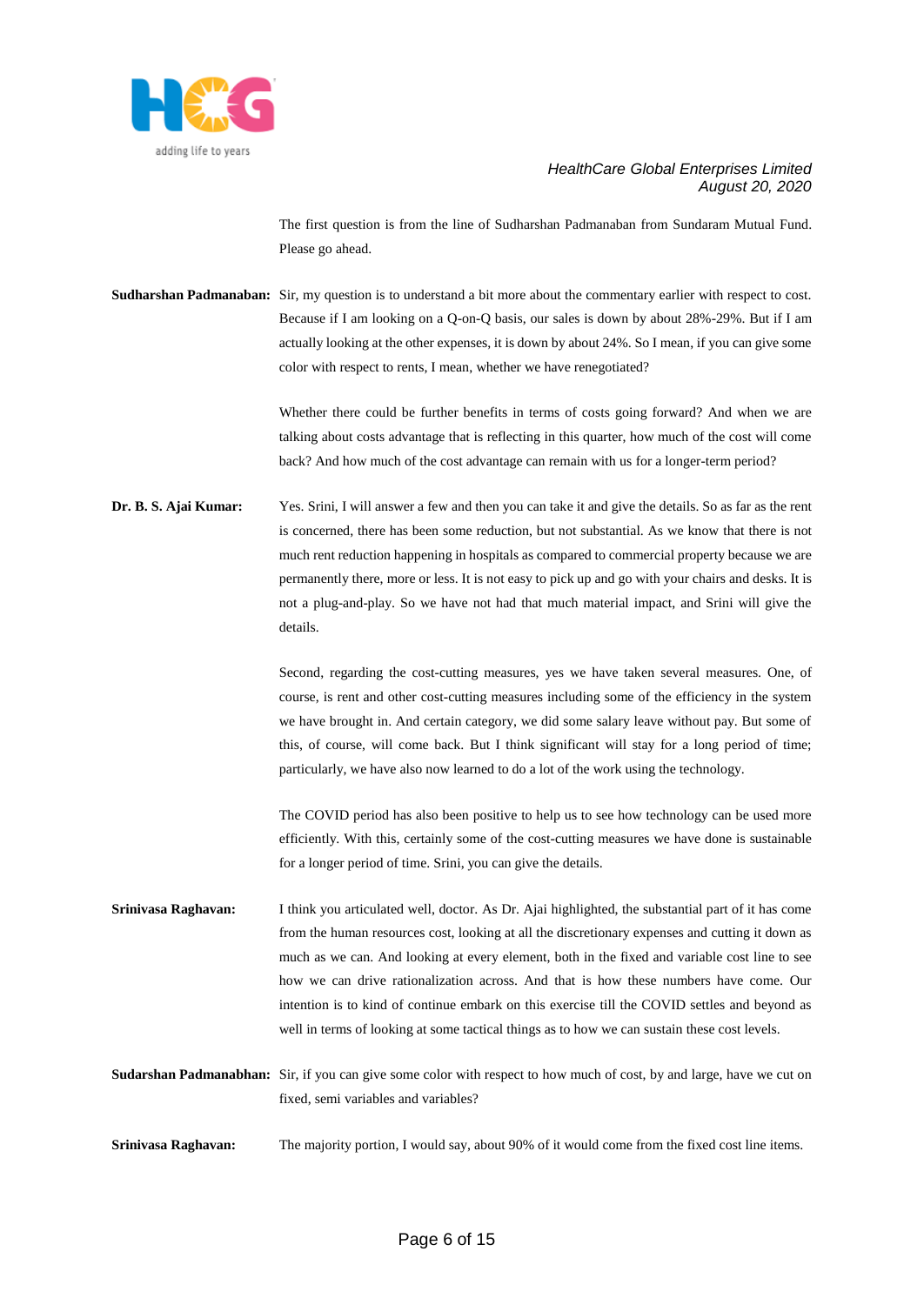

**Sudarshan Padmanabhan:** Sure, sir. And sir, moving on to the debt part. I mean, now that majority of the money has come into our books, so, how much of debt can we expect to be reduced as in second quarter? And we are also expected to do this transaction for Milann. So when is it expected to be done?

**Dr. B. S. Ajai Kumar:** Srini, why do not you answer the first part, I will answer the second.

- **Srinivasa Raghavan:** Yes, I will answer the first. The substantial portion of the equity raised would go towards debt retirement. And you will see those and our larger plan is to kind of keep the debt at a very, very low level. So in the Q2 numbers, we expect a substantial reduction in the debt. Over to you, doctor.
- **Dr. B. S. Ajai Kumar:** Yes. Regarding Milann, we have made statements in the past about this investment. Obviously, due to the COVID period with practically 75% down in the revenue, we are not in a position to do anything now, but Milann is coming back. Month-on-month, there is an improvement. So we will be discussing of course, with our CVC partners as we go forward to take a call in the next 3 to 4 months. But we obviously are now going to focus on improving our growth in Milann as of now in the next few quarters.
- **Sudarshan Padmanabhan:** One question, if I may add. I mean, now that we have 2 representatives: Mr. Amit Soni and Siddharth Patel coming on behalf of CVC. I just want to understand a bit more about what would CVC's involvement be with HCG? Would it be more from a strategic point of view or would there be a lot of emphasis towards financial and operational as well?
- **Dr. B. S. Ajai Kumar:** I think it will be like what we have done in the past. We have given our budget, our vision to them. That is why they were invested substantially in HCG. So they like our vision, our growth patterns. They will be as our Board of Directors on various subcommittees. So as any Board member would monitor, they will monitor that. Otherwise, there would not be much involvement in the operations. It will be only in the strategy and vision as a Board member.

**Moderator:** Thank you. The next question is from the line of Chandramouli from Goldman Sachs. Please go ahead.

- **Chandramouli:** So the first question is related to something you mentioned on the previous call, that August month is likely to be at around 80% of pre-COVID revenues for the cancer care business; however since then, it seems like COVID cases in Karnataka and some other southern states where you are present permanently have started spiking and lockdown seem to be reimpose. So just trying to understand if the recovery for the August month is going as per original plan?
- **Dr. B. S. Ajai Kumar:** Yes. I think there have been a few bumps, but overall, when we look at the national scene, I think, we will be close to that 80% mark as of now.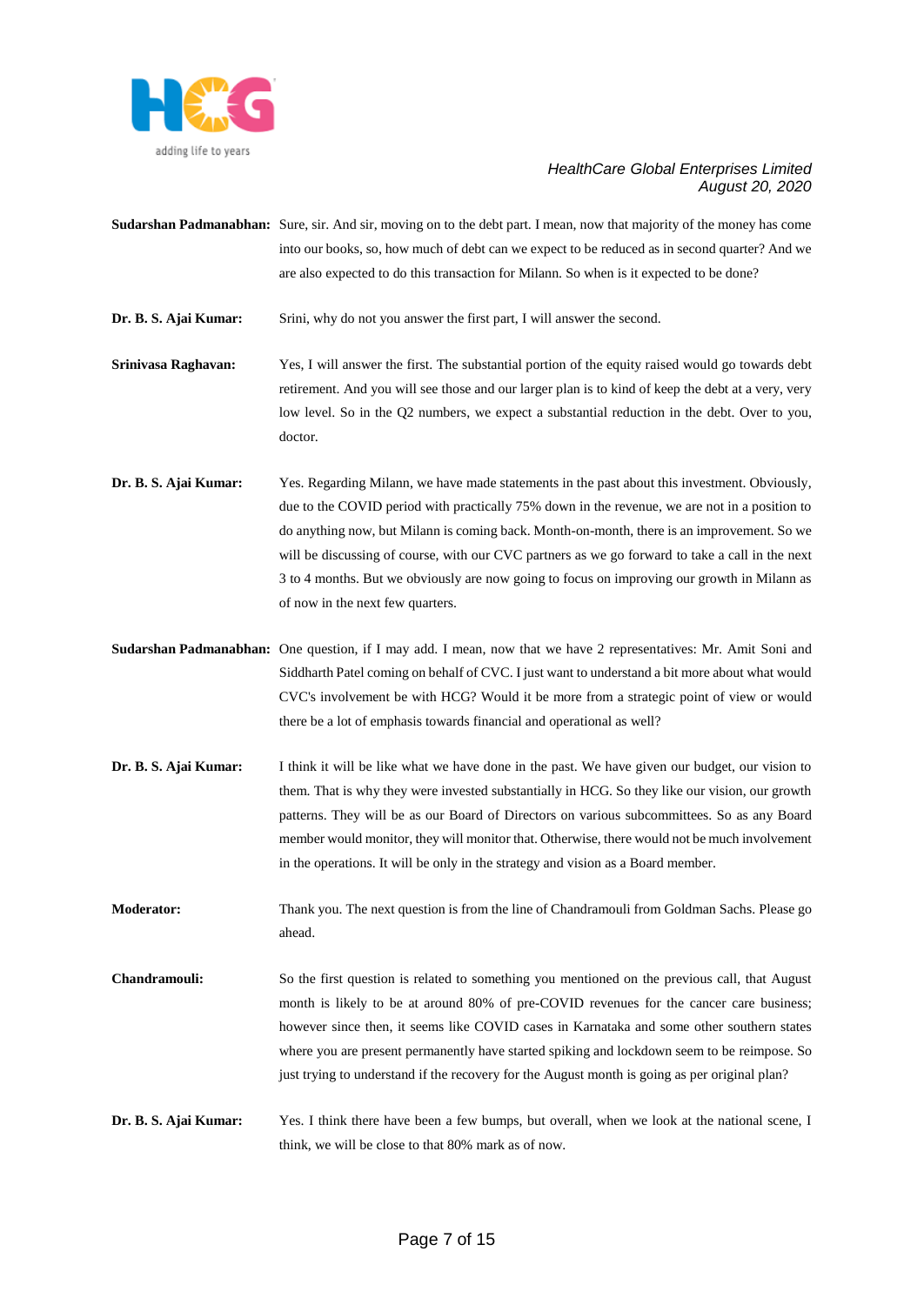

- **Chandramouli:** Got it. And just as a follow-up to that. I think in your opening remarks, you mentioned that consultations and future registration volumes of patients have been impacted. So if you could just give us some qualitative color on how that is progressing as we head out of the lockdowns on a nationwide basis?
- **Dr. B. S. Ajai Kumar:** If I understand your question correctly, you want to know how the consultation in oncology is going to progress in future? Is that your question?

**Chandramouli:** Yes, just the trends around new patient registrations and consultations?

**Dr. B. S. Ajai Kumar:** We have seen about 25% to 30% decrease in the footfall because of the lack of transportation and international patients not being there and we expect that we do not have clear visibility on that for the near future because still international is not there. And the COVID is still there. Like you said, Karnataka and all, the number of cases, even yesterday, the cases were at one of the highest we have seen after a few days of dip.

> So we do believe the COVID is still there to stay with us for quite some time. So, we do not have a long-term visibility how we will do in the next several quarters. But all we can say is how we are tracking now. Obviously, oncology is oncology, cancer patients are cancer patients. But there is a fear among the patients and their relatives about COVID and there is a certain acceptance now, but still the fear is there.

> And in spite of all these situations, we have managed fairly good all these months. And the only question will be what happens if the COVID increases or last long, that is a prediction nobody can make at this point. Will we accept it and will business become as usual for everyone or will there be another 3, 4 months lockdown? It is very difficult to predict at this point, honestly, like we know what we predicted in March, by July, August, we may be coming back to normal, that has not happened. So we just need to really look at it on a week-by-week or a month-by-month basis, Chandramouli. Okay?

- **Chandramouli:** My second question is on the split in oncology revenue. If you can just give some color on the split between radiational services, medical oncology and surgical oncology? And sort of how that split was pre-COVID and how it is tracking right now?
- **Dr. B. S. Ajai Kumar:** Yes, I do not think we normally give that split. I do not know, Srini and Niraj, you can answer that if you have any.
- **Niraj Didwania:** Yes. So Chandramouli, we do not break up the revenues between the modalities. Because, again, across regions, we had some regions which were very flattish on some procedures and some had some impact predominantly on surgeries. So I think it will be difficult to give you modality wise the breakup on which services are falling or had a decline more than.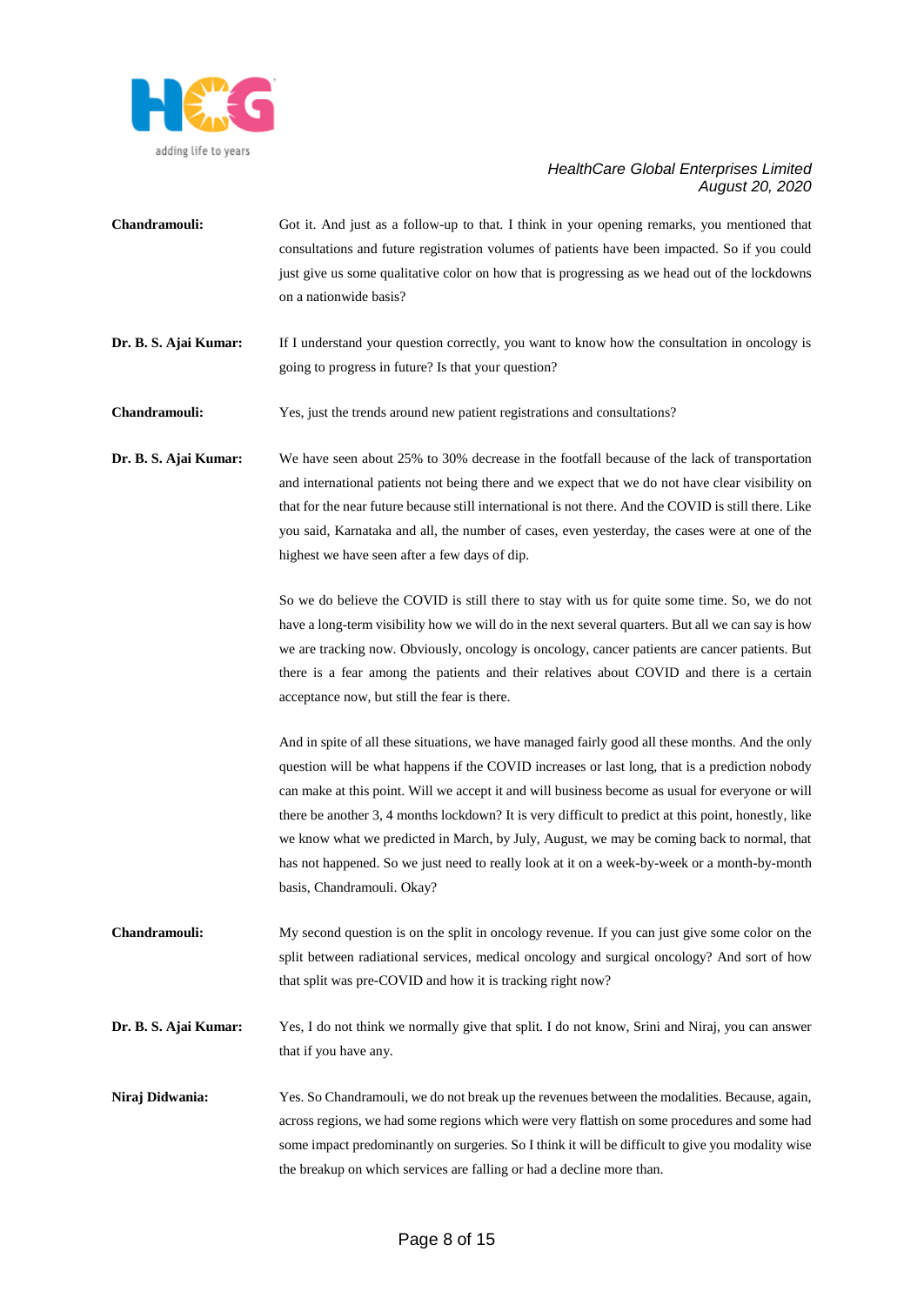

# **Dr. B. S. Ajai Kumar:** One thing I can say is that we briefly touched in our presentation, the Tier-2, Tier -3 cities, because of the location and because of the transportation have kept up the radiation numbers and chemotherapy numbers close to 80%, 90% of normal. Yes, surgery has taken a hit because of the inpatients and all. And also, the radiation chemo numbers are down more in the big cities, particularly city like Bangalore whereas somehow in city like Mumbai, the hit has not been that much. So it is a mixed setting really. It all depends on the location.

Like in Bangalore, there are a lot of red areas. So if that is the case, people will now hesitate to travel, so the footfall will come down. And it also happens on a week-by-week or day-by-day basis. So when there was a lockdown in Bangalore for 10 days or so, we saw pretty much trickle down to the footfall. Not only in oncology, in all multi-specialty also, it has happened. People going for elective procedures are not going.

Even IVF, we saw a big drop. So it is, like I said, again, it is a study in progress. Even COVID is a study in progress, honestly. How we thought about COVID in March and even treatment and the approach is different now. So we are talking of different things. So all of it is understanding, and I am sure textbooks will be written on this experience in the near future. Okay?

- **Moderator:** Thank you. The next question is from the line of Vivek Agrawal from Citigroup. Please go ahead.
- **Vivek Agrawal:** I just want to understand the trends in your Center of Excellence in Bengaluru and what is the share of international patient's revenue out there?
- **Dr. B. S. Ajai Kumar:** Yes. Normally, we have a revenue share somewhere between 15% to 18% is what we see in the pre-COVID era. At times, it has reached even 20%. So it is between 18% to 20% is what we normally expect and it was growing. It was growing about 10% to 12% every year and this is where we have got hit significantly because really it has trickled down to almost nothing, except some few patients who were there already, who were undergoing some treatments or revisits.

But otherwise, we are doing some videoconferencing because we also have a center in East Africa, in Nairobi. So we are trying to monitor these patients and then give advice, follow-ups and all. So once the COVID period is over, we will have hopefully substantial number of patients coming back.

- **Vivek Agrawal:** And sir, in this quarter was the international patient revenue close to zero or was there some contribution?
- **Dr. B. S. Ajai Kumar:** Yes, it was very much close to zero. A few maybe Rs. 50 lakhs, Rs. 60 lakhs, pretty much close to.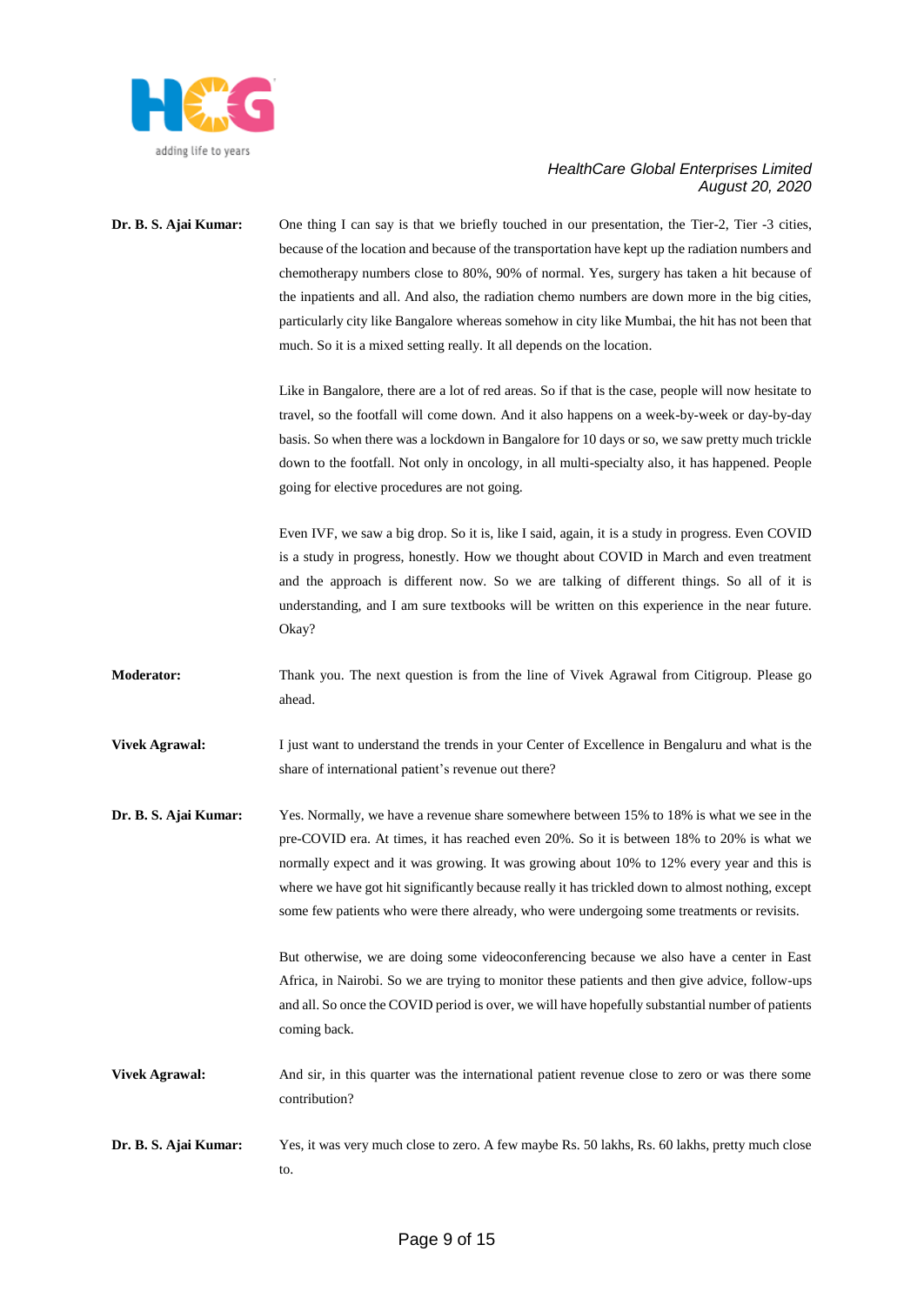

- **Vivek Agrawal:** Okay. Sir, second question is on debt, actually, if you can share. So at what level you would like to end fiscal year '21?
- **Dr. B. S. Ajai Kumar:** What is your question? Again, Srini, did you hear the question?
- **Vivek Agrawal:** Sir, my question is on net debt, basically, what level of net debt that you would like to end the fiscal year '21?
- **Dr. B. S. Ajai Kumar:** We do not normally give out actual figures because we publish it on a quarter-to-quarter basis. I know Srini can add to this, but we know it will be substantially reduced. As Srini has articulated, we are not going to do any new projects, no significant CAPEX. With all that, we expect the debt to come down significantly. Our commitment with our CVC was that majority of the funds will go for debt reduction and that is what has happened. So Srini, would you like to add anything?
- **Srinivasa Raghavan:** You rightly said it, doctor. As I said earlier, substantial part of the equity rise would go towards reduction of debt, and our endeavor is to keep debt as low as possible.
- **Dr. B. S. Ajai Kumar:** I think our formula going forward is, post-COVID, we expect to generate significant free cash, and that will be used for further growth if at all, but not present equity money.
- **Vivek Agrawal:** So just last question from my side. Which are the new centers where the losses have expanded in this quarter?
- **Dr. B. S. Ajai Kumar:** I think because of the COVID, we have a slight increase, as we mentioned mainly in Mumbai, both Borivali and in Colaba and to some extent in Kolkata. I think these are the 3 centers where it has slightly expanded. If I missed out anything, Niraj or Srini can add to this.
- **Niraj Didwania:** Yes, Jaipur also. I would just add Jaipur to that.
- **Dr. B. S. Ajai Kumar:** Slight increase.
- **Niraj Didwania:** Yes.
- **Moderator:** Thank you. The next question is from the line of Mandy Li from Buena Vista. Please go ahead.
- **Mandy Li:** I just want to get some colors. As I see that revenue growth difference in different centers, just want to get some color, I wonder if it is because of the regional issues or is it because of rampup of utilization? And why do we see some regions are more resilient? And why do we see some of those have big decline?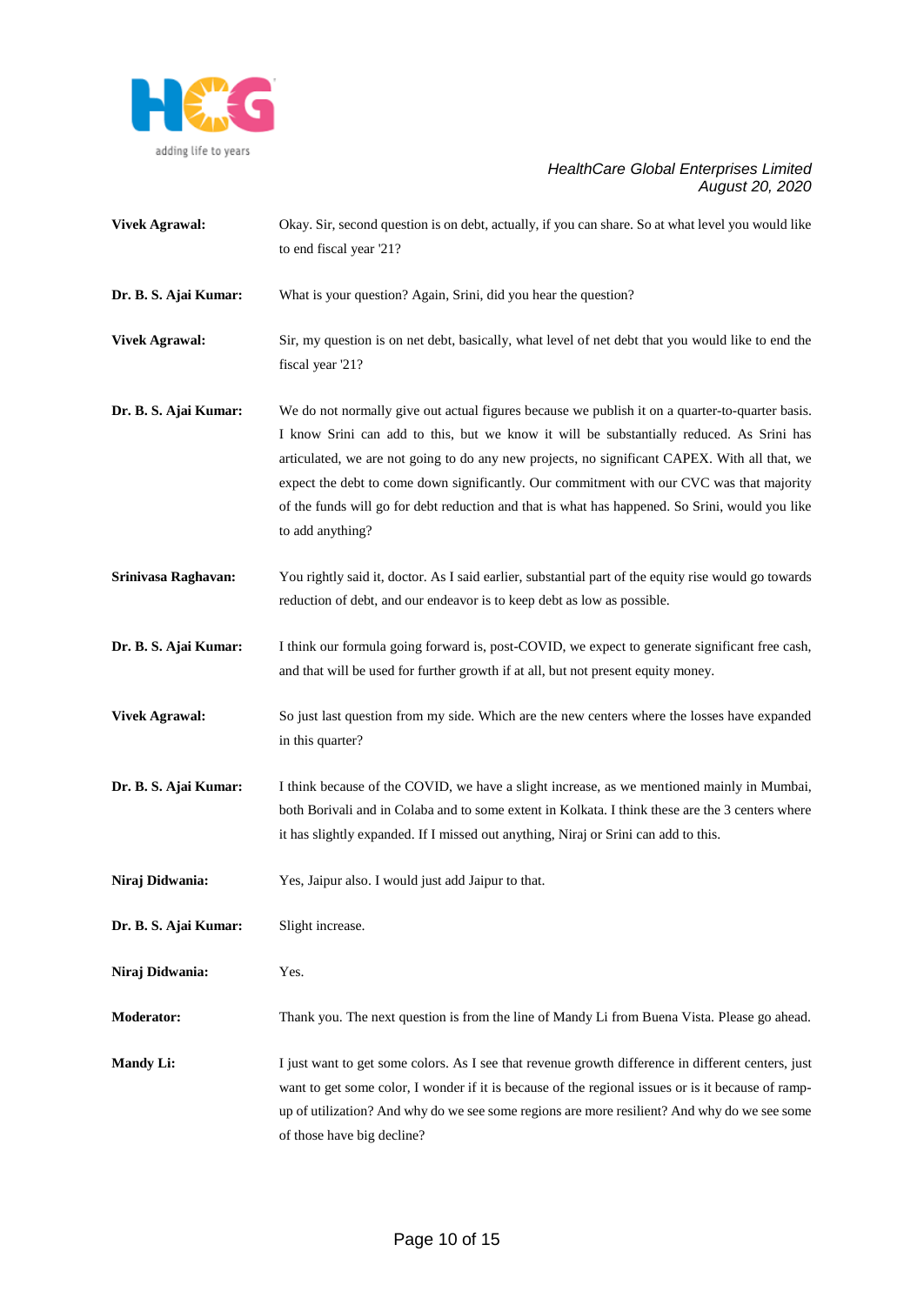

**Dr. B. S. Ajai Kumar:** Yes. The reason is it all depends on the location of the center. If you look at Andhra Pradesh or East, which is like a Tier-2 or Tier-3 cities, in these cities, the people who were in the past, possibly going to bigger cities or not, they are accessing centers close to them. That is how our Tier-2, Tier -3 cities are doing better. Whereas if you take a big city like Bangalore, where the international patients are not coming anymore, or people who are traveling from long distance are not coming because they have to come and spend a substantial amount of time.

> And there was no transportation until recently. And even if there is transportation, there is heavy restriction on quarantine, how long they have to be away before they even go back. So with all this concern and fear they have in the COVID, and then in a new city, people are trying to access cities which are close, wherever there is HCG center, they can drive and take treatment. And of course, Mumbai, we have seen revenue growth because Mumbai was a new center, the growth was supposed to happen. Maybe without COVID, it would have happened more, but even with COVID, the growth has happened. So that was a natural bump up was happening in Mumbai.

> And if you take Nagpur, it is a Tier-2 city. The reason the bump up has happened in Nagpur, as we mentioned, is because, people have decided to stay near to their home rather than travel long distance like Mumbai or anywhere, Delhi. So these are the regional. You are absolutely right, regional issues are playing a major part. And we do believe, going forward, some of it will stay for good. Some of it, of course, will move back to the original form and that is our expectation at this point.

> Some people will decide that they will not go to the big cities anymore for quite some time, maybe for several years. Whereas some people on complicated cases will still come, and like in centers like Bangalore, we expect them to come, but it will take some time.

- **Niraj Didwania:** Doctor, I would like to add, also that we do not know yet, but there could also be a trend that people were reluctant to go to multi-specialty hospitals because of infection risk and COVID patients getting treated there, while some of our centers, I mean most of our centers are all independent, standalone cancer-only hospitals. So in Mumbai and a couple of these places, even that could be at play, but we do not know with surety.
- **Moderator:** Thank you. The next question is from Khushboo Dadia from Capgrow Capital. Please go ahead.
- **Khushboo Dadia:** I just wanted to know the timeline for the open offer, estimated time line, of course?

**Dr. B. S. Ajai Kumar:** I think at this point open offer is on. I believe is it on 27th and 28th, that is the last day, Niraj, right?

**Niraj Didwania:** Yes, 28th end of day is the last day.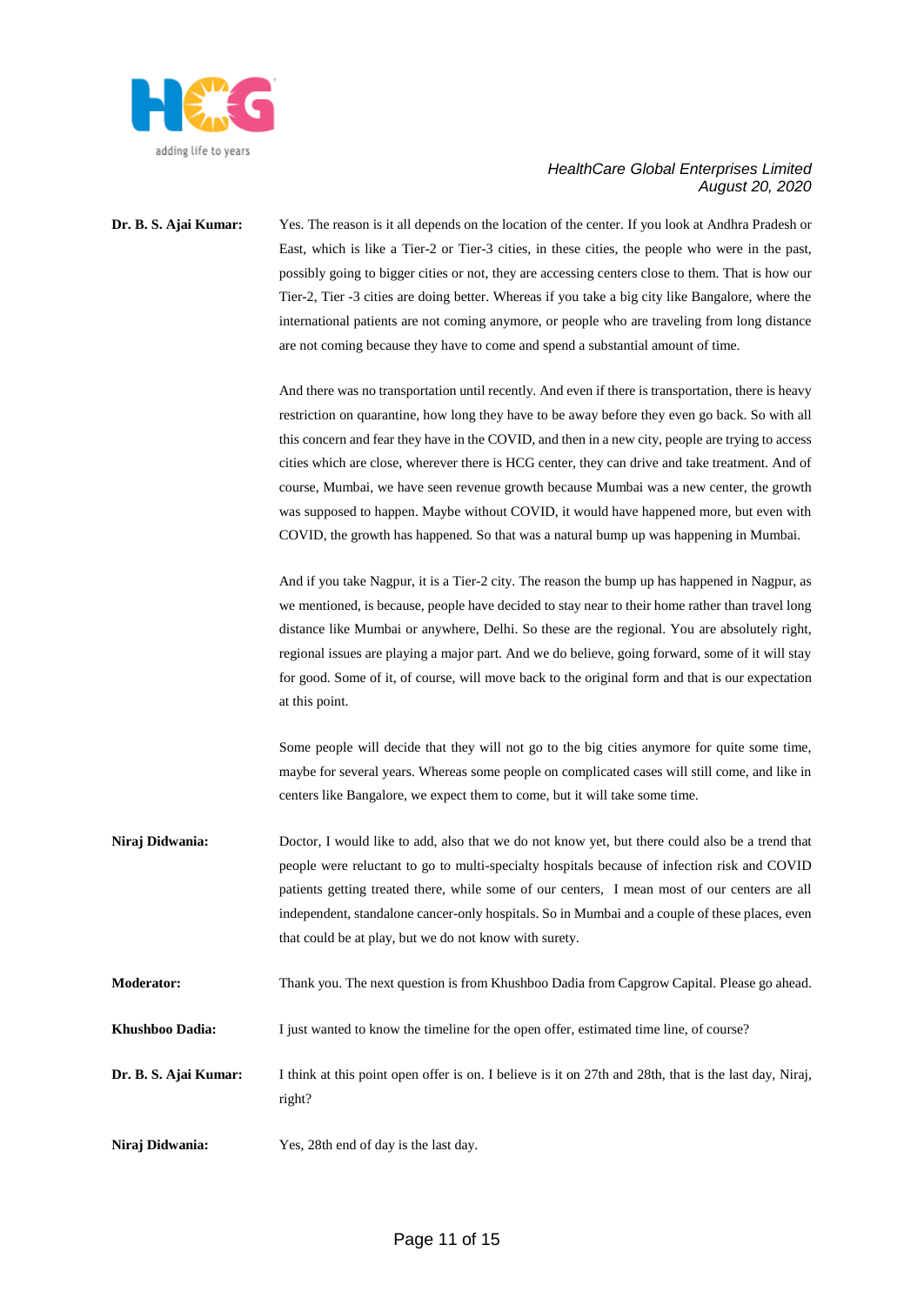

| Dr. B. S. Ajai Kumar: | 28th of August?                                                                                                                                                                                                                                                                                                                                                                                                                                              |
|-----------------------|--------------------------------------------------------------------------------------------------------------------------------------------------------------------------------------------------------------------------------------------------------------------------------------------------------------------------------------------------------------------------------------------------------------------------------------------------------------|
| Niraj Didwania:       | Yes, 28th of August. It started on Monday this week, 17th.                                                                                                                                                                                                                                                                                                                                                                                                   |
| <b>Moderator:</b>     | Thank you. We have a question from the line of Mandy Li from Buena Vista. Please go ahead.                                                                                                                                                                                                                                                                                                                                                                   |
| <b>Mandy Li:</b>      | If you can also give us an update on the recovery in July and August, please?                                                                                                                                                                                                                                                                                                                                                                                |
| Dr. B. S. Ajai Kumar: | Yes. As we said briefly compared to the revenue being down 30% or so, we are seeing an uptick<br>in the recovery in July and part of August, but we may be close to 80% compared to. Of course,<br>April was our worst month; and May also was pretty bad; and June a slight recovery and we are<br>seeing a little bit better. But certainly, we are not anywhere near 100% of the recovery.                                                                |
|                       | As I explained that COVID situation is uncertain, and we cannot really predict what will happen<br>in the future. So, all we can talk about is, we may be reaching close to 75%, 80%. But the further<br>step for that, I think we will require more normalization to happen as we move forward.                                                                                                                                                             |
| <b>Moderator:</b>     | Thank you. The next question is from Sriraam Rathi from ICICI Securities. Please go ahead.                                                                                                                                                                                                                                                                                                                                                                   |
| Sriraam Rathi:        | Sir, just one question, particularly on the ARPOB side, that is in Gujarat cluster and East India,<br>we have seen significant increase in ARPOB in this time while the occupancy is down. So any<br>specific reason for the same? And what kind of ARPOB could be sustainable in those<br>geographies?                                                                                                                                                      |
| Dr. B. S. Ajai Kumar: | I think part of the reason is because the surgery numbers were down. So because of that, we had<br>a better outpatient footfall in terms of medical oncology and radiation, which are mostly<br>outpatient. And also, as you know, the patients coming in for surgery are decreased and that is<br>part of the reason why the ARPOB change you will see. But once the surgery comes back, you<br>would not see that much difference. It will get normalized. |
| Sriraam Rathi:        | Okay. So basically, that annual 5% to 6% kind of growth is basically what is more sustainable<br>rather than these numbers?                                                                                                                                                                                                                                                                                                                                  |
| Dr. B. S. Ajai Kumar: | Yes.                                                                                                                                                                                                                                                                                                                                                                                                                                                         |
| <b>Sriraam Rathi:</b> | And sir, secondly, on the cost saving part, I know, of course, significant savings have been seen<br>in terms of staff cost and other expenses. So I mean, just want to get an idea, what proportion of<br>this could be sustainable? I know,, part of it will be sustainable, as mentioned initially, but any<br>idea if you can give basically what can give the margin some lever?                                                                        |
| Dr. B. S. Ajai Kumar: | I think, Srini, you want to take a crack at this, what percentage sustainable?                                                                                                                                                                                                                                                                                                                                                                               |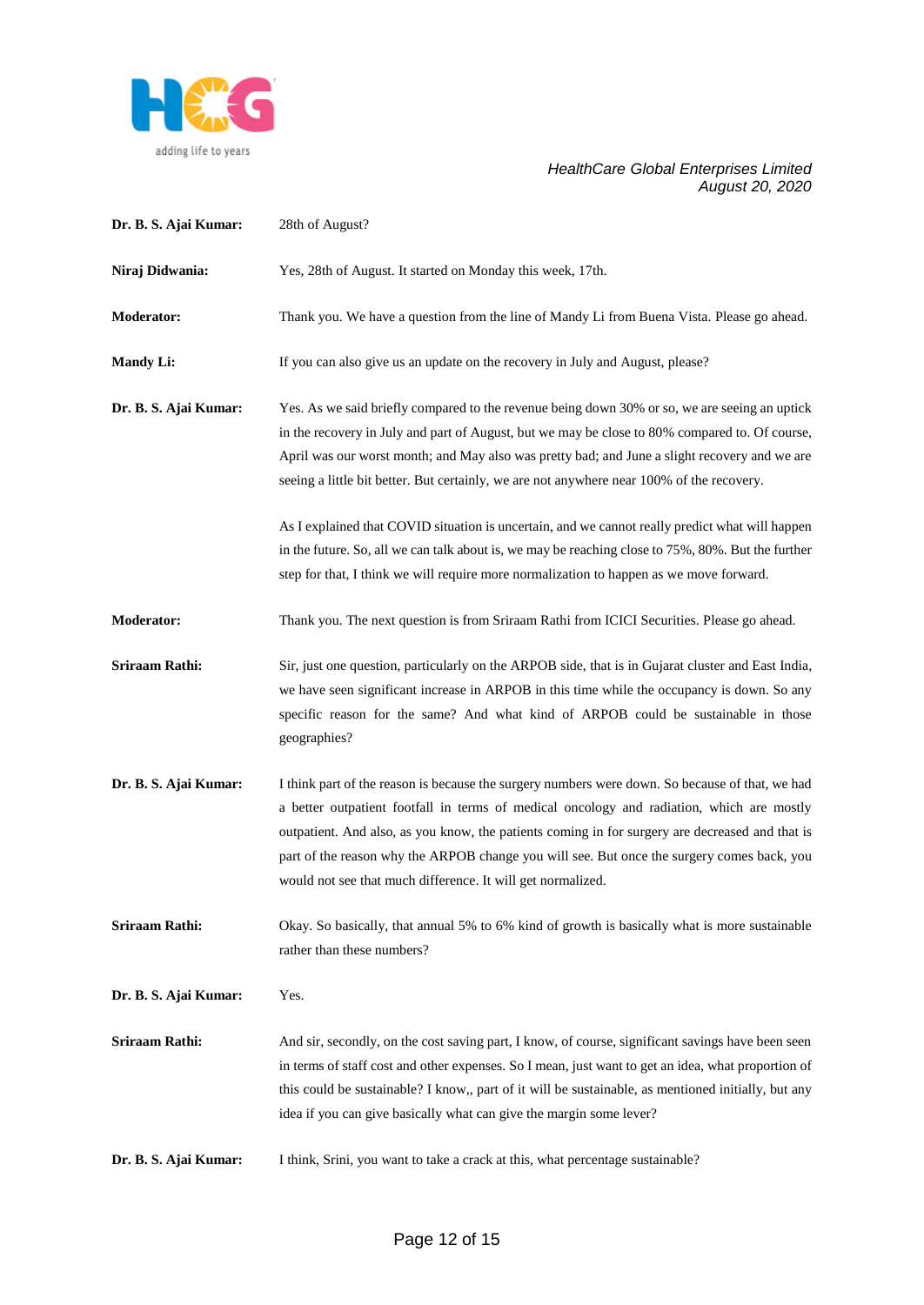

- **Srinivasa Raghavan:** A reasonable percent. The way to look at it is that while some of them are one-timers, a small portion of it is sustainable, and I can get back to you with specifics.
- **Dr. B. S. Ajai Kumar:** I think the important point here to make is, as you know, even the COVID period is uncertain right now. So we will have a better handle on this post-COVID period because there has been certain changes internally, which has happened, which we are assessing in the shared services, less use of real estate, all of those models are sustainable. But regarding the HR, we think with the multitasking we have done there will be some movement. So exact percentage may be hard to predict now, but definitely, they will see a beneficial effects even post-COVID period.
- **Moderator:** Thank you. The next question is from Nikhilesh Gupta, who is an individual investor. Please go ahead.
- **Nikhilesh Gupta:** Yes, I wanted to know what is the status of the centers which are the work-in-progress like the NCR and the Kochi ones?
- **Dr. B. S. Ajai Kumar:** Kochi one still nothing has progressed because of the COVID. We are just awaiting for the COVID to clear, and then we will have a discussion with our new partners also coming. And NCR also with the CVC partners who have come, we are having discussion. Regarding the NCR, yes, they went into a lull period because of the COVID, we could not complete the brick-andmortar work. But otherwise, we are well aligned, and we have also had discussion with our new CVC partners. But as we have said in the past, it is still several quarters away before we can complete the project.
- **Nikhilesh Gupta:** Okay. And what kind of revenues do you expect from these centers? These are tertiary hospitals or like the primary care hospitals?
- **Dr. B. S. Ajai Kumar:** These are all oncology hospitals, dedicated oncology hospitals. We do not really talk about the revenue at this time, but it is all dedicated oncology hospitals.
- **Nikhilesh Gupta:** And what kind of capital expenditure has already gone into these centers? And how much more is expected into these centers?
- Dr. B. S. Ajai Kumar: Niraj, over to you.
- Niraj Didwania: Sorry, can you repeat the question, Nikhilesh?
- **Nikhilesh Gupta:** Yes. I am just asking that how much CAPEX has already gone into these centers, Kochi and the NCR one, and how much more is expected to go?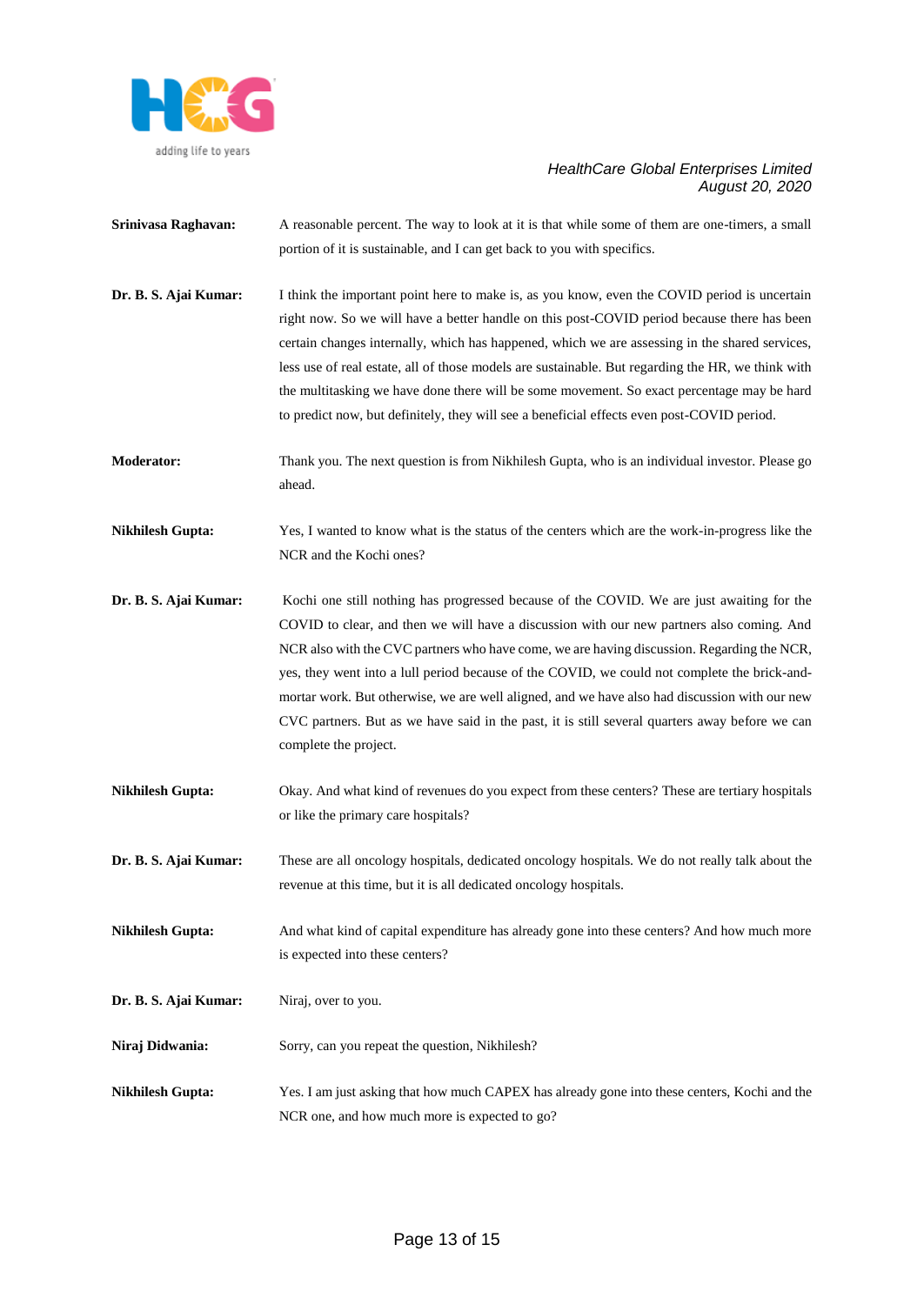

| Niraj Didwania:         | So Gurgaon, we had two-thirds invested already from the center CAPEX perspective and one-<br>third more to go. And for the Kochi, we have the landlord who has to construct and then our<br>major CAPEX comes. So right now, in Kochi, it is nominal security deposit. The amounts are<br>less than Rs. 10 crores in Kochi and roughly around Rs. 20 crores or so balance in Gurgaon.                                                                                                                                                         |
|-------------------------|-----------------------------------------------------------------------------------------------------------------------------------------------------------------------------------------------------------------------------------------------------------------------------------------------------------------------------------------------------------------------------------------------------------------------------------------------------------------------------------------------------------------------------------------------|
| <b>Nikhilesh Gupta:</b> | So you are going to maybe investing by taking more debt into these centers? Or you are going<br>to be going through your free cash flow or something like that?                                                                                                                                                                                                                                                                                                                                                                               |
| Niraj Didwania:         | No. Right now, for us we do not have any immediate investment to be made. And as Dr. Ajai<br>said that we are reevaluating all of these. But going forward also, it will be always a combination<br>of debt and own cash flow. That is how we fund most of these projects.                                                                                                                                                                                                                                                                    |
| <b>Nikhilesh Gupta:</b> | Yes, so I wanted to know, for NCR, you will be taking extra debt? Like if it is half complete or<br>something like, if it is half or 40% complete, but for completing it, you will be taking more debt<br>or you will not be taking any more debt?                                                                                                                                                                                                                                                                                            |
| Niraj Didwania:         | No, we do not see the debt amount going up from there at a consol level. So, whether it is an<br>individual project, we do not see the debt amount going up from now.                                                                                                                                                                                                                                                                                                                                                                         |
| <b>Nikhilesh Gupta:</b> | Okay. So you will try to complete it within your cash flows only, is that true?                                                                                                                                                                                                                                                                                                                                                                                                                                                               |
| Niraj Didwania:         | Yes.                                                                                                                                                                                                                                                                                                                                                                                                                                                                                                                                          |
| <b>Moderator:</b>       | Thank you. The next question is from the line of Parthiv B, who is an individual investor. Please<br>go ahead.                                                                                                                                                                                                                                                                                                                                                                                                                                |
| Parthiv B:              | Sir, may I ask you certain question regarding this COVID pandemic, how is this COVID<br>pandemic expenditure you are planning?                                                                                                                                                                                                                                                                                                                                                                                                                |
| Dr. B. S. Ajai Kumar:   | So what do you mean by expenditure, expenditures for what?                                                                                                                                                                                                                                                                                                                                                                                                                                                                                    |
| Parthiv B:              | Means, I want to say that what are the causalities in the name of spending more for this COVID<br>test. Whatever you are planning for any COVID test?                                                                                                                                                                                                                                                                                                                                                                                         |
| Dr. B. S. Ajai Kumar:   | No. We are a cancer institute mostly, our multi-specialty is there. So COVID tests are done only<br>in designated lab approved by ICMR. And we have one lab in Bangalore under Strand. So HCG<br>is not involved in it. So we do not do any COVID test ourselves. And so whenever there is a<br>suspect or we want to do some health care worker or a patient to COVID test, it is done at our<br>Strand's lab or if it is not there, another outsourced lab. So we are not directly involved in the<br>COVID testing, the diagnosis, I mean. |